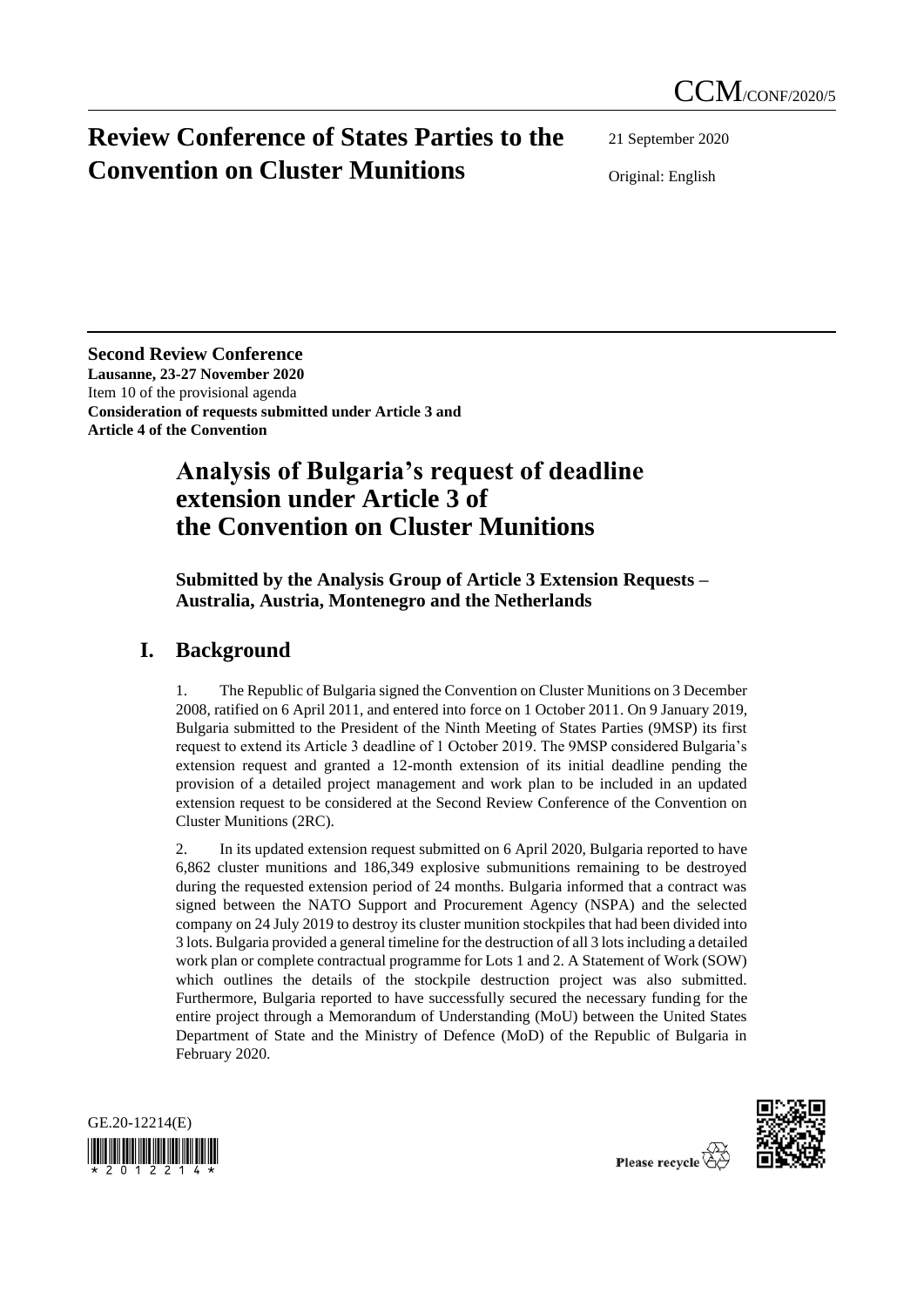### **II. Consideration of the request**

3. Bulgaria submitted a draft of its updated extension request to the Convention's Implementation Support Unit (ISU) on 18 March 2020 for the ISU to make an initial assessment to ensure that the request did not lack any critical components.

4. On 6 April 2020, Bulgaria submitted an official request for a 24-month extension of its Article 3 deadline up to 1 October 2022 to the President of the 2RC. Along with its submission, Bulgaria provided its Statement of Work (SOW) and accompanying annexes for consideration. On behalf of the 2RC President, the ISU informed States Parties to the Convention on 7 April 2020 that Bulgaria had submitted its extension request and made the documents available on the CCM website.

5. The Analysis Group invited representatives of the Cluster Munition Coalition (CMC), International Committee of the Red Cross (ICRC) and the Geneva Centre for Humanitarian Demining (GICHD) to a meeting on 22 April 2020 to join them in considering the request. In order to ensure a uniform approach to all requests, the Analysis Group used the *Methodology for requests of deadline extensions under Articles 3 and 4 of the Convention on Cluster Munitions* (CCM/MSP/2019/12) that was adopted at the 9MSP to analyse Bulgaria's extension request.

6. Following that meeting, on 29 April 2020, the Analysis Group requested additional information from Bulgaria to facilitate the analysis of its request. On 15 May 2020, Bulgaria provided a detailed response to the questions posed by the Analysis Group.

7. Bulgaria's extension request declares that 6,862 cluster munitions and 186,349 explosive submunitions held by the Bulgarian Armed Forces remain to be destroyed and that these munitions have been divided into three lots. In the request, Bulgaria reports that in 2019, a Bulgarian private company, EMKO LTD, destroyed all 35 cluster munitions and 4,170 explosive submunitions it had previously owned. Another Bulgarian private company, EXPAL BULGARIA JCS, also in 2019, destroyed all remaining 1,344 explosive submunitions imported from Cyprus. With regard to the 400 explosive submunitions retained by the Bulgarian Armed Forces under Article 3.6 of the Convention for training purposes, Bulgaria reports that 50 of them were used in 2019 during training exercises and another 100 have been planned for use in 2021.

8. The request indicates that the tender process had been concluded, and a contractor was selected to destroy the cluster munition stockpiles held by the Bulgarian Armed Forces. The NATO Support and Procurement Agency (NSPA) signed a renewable 12-month contract with an Italian company, Esplodenti Sabino Srl., on 24 July 2019. A financial assessment showed that the USD 1.8 million that had been provided by the United States to the NSPA would only be sufficient for the destruction of Lots 1 and 2. Therefore, the Bulgarian Ministry of Defence (MoD) initiated three additional processes to facilitate the completion of the entire project: (i) a law amendment to allow the transportation of cluster munitions outside the territory of Bulgaria, adopted in December 2019; (ii) a tripartite agreement between the MoD, the project contractor and the transport subcontractor, signed in January 2020; and (iii) a memorandum with the US Embassy in Sofia to secure additional funding of up to USD 2 million for the destruction of Lot 3, signed in February 2020.

9. Bulgaria's extension request indicates that the contract between NSPA and Esplodenti Sabino Srl. was based on the SOW approved by the Bulgarian MoD that provides guidelines on the destruction methods and standards to be used by the contractor for the demilitarization of cluster munitions, including applicable environmental standards. The contract also encompasses a contractual programme for the destruction of Lots 1 and 2, which is envisaged to be implemented in the period of April 2020 to February 2021. The Bulgarian authorities project that the destruction process of Lot 3 will take up to an additional 12 months, between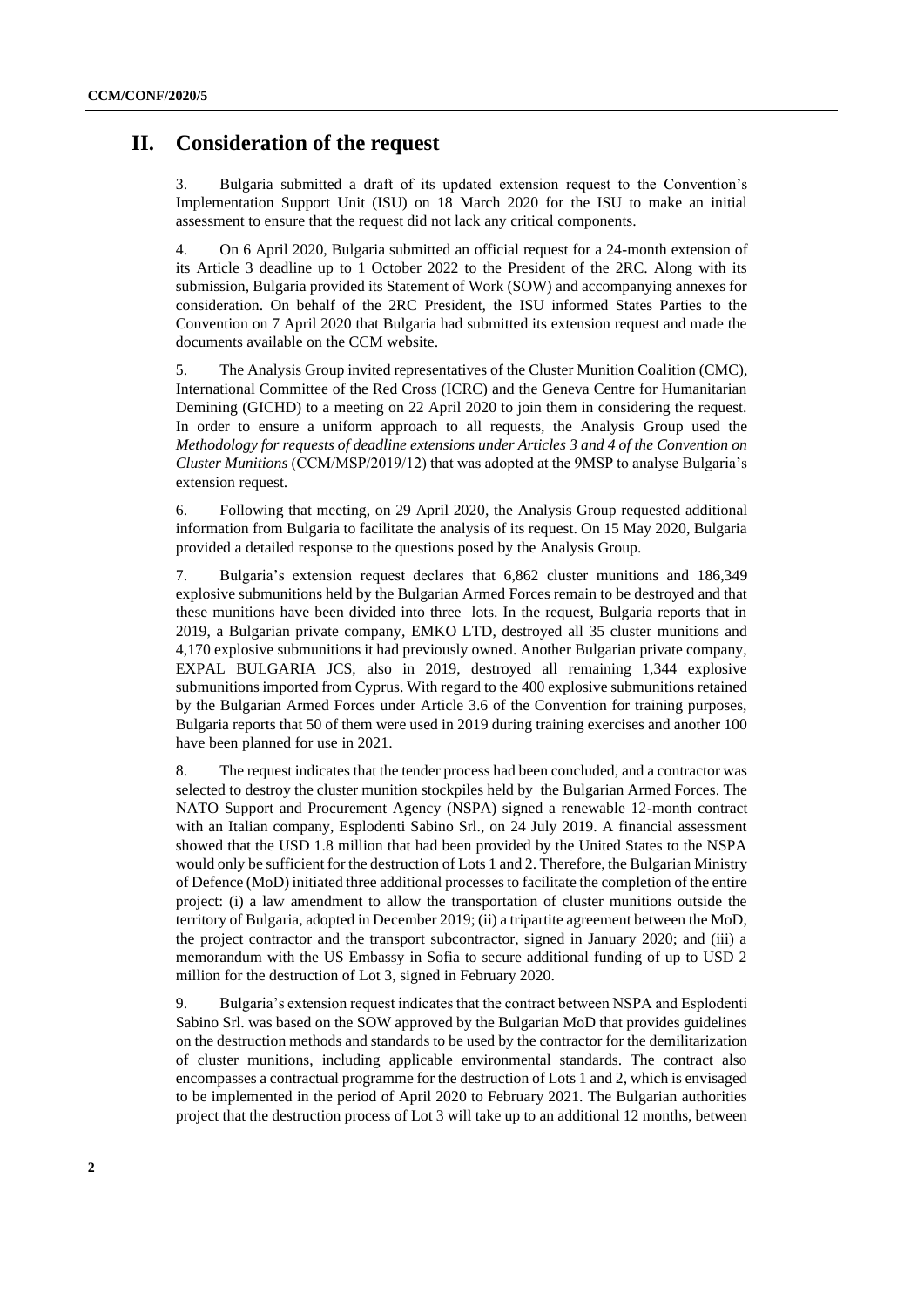March 2021 and April 2022. A maximum of 6 months up to 1 October 2022 is also scheduled for the verification processes of the project and any contingencies that may arise. A detailed work plan or complete contractual programme for Lots 1 and 2 is provided in the request. Bulgaria indicates that a detailed work plan for Lot 3 will be provided at a later stage. In its response to the feedback of the Analysis Group on 15 May 2020, Bulgaria informed that the project had been delayed for approximately 5 weeks due to government lockdown measures related to the COVID-19 pandemic, and that implementation would nonetheless begin on 18 May 2020.

### **III. Conclusions**

10. The Analysis Group notes with appreciation Bulgaria's compliance with the recommendations of the Ninth Meeting of States Parties (9MSP) to provide a detailed project management and work plan in its updated extension request to be considered at the Second Review Conference (2RC). The Analysis Group further notes that the information provided in the request and the response to the feedback of the Group is comprehensive, transparent and informative.

11. The Analysis Group recognises with gratitude that Bulgaria reported on the progress made on the destruction of the cluster munitions under its jurisdiction and control. The Group also notes the information provided on the use of its retained explosive submunitions for purposes permitted under Article 3.6 and on plans to further reduce the amount of submunitions retained.

12. The Analysis Group notes with appreciation that Bulgaria has selected a contractor and provided a detailed work plan that is workable, can be monitored and takes into account contingencies that may arise. The Group further notes with satisfaction that Bulgaria has successfully secured the necessary funding to destroy all the cluster munitions held by the Bulgarian Armed Forces.

13. The Analysis Group notes that the Convention would benefit from Bulgaria reporting annually through its Article 7 reports and at Meetings of States Parties the following:

(a) Progress made on the destruction of its cluster munition stockpiles relative to the projections Bulgaria made in its extension request;

- (b) Updated information on the use of its retained submunitions;
- (c) Detailed work plan for the subsequent year;
- (d) Other relevant information.

14. The Analysis Group notes the importance, in addition to Bulgaria reporting to the States Parties as noted above, of keeping the States Parties regularly apprised of other pertinent developments as necessary.

### **IV. Draft Decision on the Article 3 Extension Request submitted by Bulgaria**

15. The Meeting assessed the request submitted by Bulgaria for an extension of its deadline to complete the destruction of all its cluster munition stockpiles in accordance with Article 3.2 of the Convention and agrees to grant the request for an extension until 1 October 2022.

16. In granting the request, the Meeting acknowledged Bulgaria's compliance with the recommendations of the Ninth Meeting of States Parties (9MSP) by providing a detailed